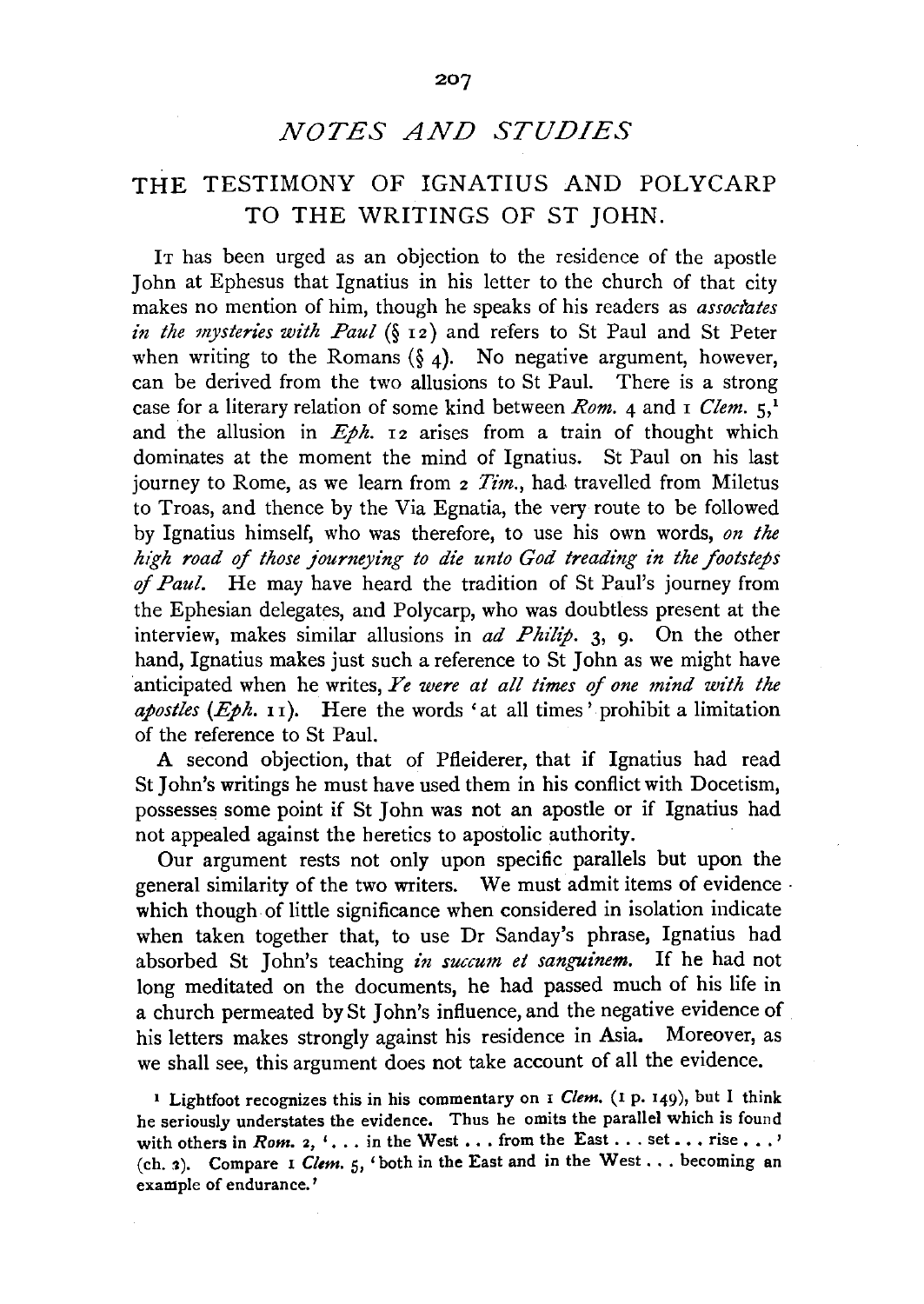The doctrine of the pre-existence of Christ is for Ignatius not so much a conclusion as a postulate. He is God's *only Son* (Rom. inscr.), a phrase which Ignatius, who probably did not understand the pathetic force of *uovoyevns*, probably regarded as its equivalent. Christ existed *before the ages with* ( $\pi$ apa) the Father and in the end appeared (Mag. 6). He is described in § 7 as one who *came forth* (προελθόντα) *from one Father and is with One* (cf. *Jn.* είς τ. κόλπον) and departed unto One (John xvi 28, 'I came forth and go to the Father'). The case for a reminiscence is much strengthened by another parallel with the same verse in the next paragraph. The use of the prepositions here is very Johannine.

The term Logos as applied to our Lord represents a climax of St John's thought. Ignatius uses the term as one which is already recognized. He varies and treats it allusively. Thus he uses it with the genitive, who is His word (Mag. 8), and speaks of Christ as God's mind *(yv*<sup>6</sup>µn, Eph. 3) and the veracious utterance in which God speaks *truly (Rom.* 8). He greets the Smyrnaeans *in blameless spirz't and in the word of God* (cf. however 1 John ii 14, 'the word of God abideth in you'). Again, only by his martyrdom will the career of Ignatius become a 'word of God' and not a mere cry of pain *(Rom.* 2). He writes that *there is one teacher who spake and it 'Was done, even the things which he hath done in silence are worthy of the Father (Eph. 15).* This passage seems to refer to the agency of Christ in creation, but Ignatius usually applies the term 'Word' to the son as incarnate (cf.  $\epsilon \xi \eta \gamma \eta \sigma \alpha \tau$ o, John  $i$   $\overline{18}$ ).

Both St John and Ignatius emphasize the subordination of the Son. We notice Ignatius's double parallel with the following passage:-

*'I do nothing of myself but as the* 'As the Lord *without the Father Father* taught me... and *he that* did nothing... so neither do ye' *sent me* is with me, ... I do *always (Mag.* 7). (Jesus Christ) 'in *all*  the things that *are pleasing*  $(\tau \hat{a})$  $\phi_{\alpha}(\sigma \tau)$  to him' John viii 28-29. *that sent him'* (*Mag.* 8).

*did nothing* ... so neither do ye'

In the same chapter of  $\mathcal{J}_n$ . (v. 58) we have the saying, 'Before Abraham was I am.' No other scripture justifies the Ignatian epithet *timeless (Pol.* 3) and the present participle in  $\tau \partial v$   $d\phi'$   $\epsilon v \partial s$   $\pi a \tau \rho \partial s$   $\pi \rho o \epsilon \lambda$  $θ$ όντα και είς ένα όντα και χωρήσαντα (Mag. 7).<sup>1</sup>

Westcott summarized the terminology in which StJohn described the Incarnation as follows: (i) It is a mission  $(\pi \epsilon \mu \pi \omega, \ \alpha \pi \sigma \tau \epsilon \lambda \lambda \omega)$ , note

<sup>1</sup>It is doubtful whether the Oxford Society of Historical Theology was right in holding that the argument is strengthened by the allusion to the patriarchs in *Philad.* 9, where the thought is probably suggested by the *descensus ad injeros* ( cf.  $\textit{Mag.}$   $\varphi$ ).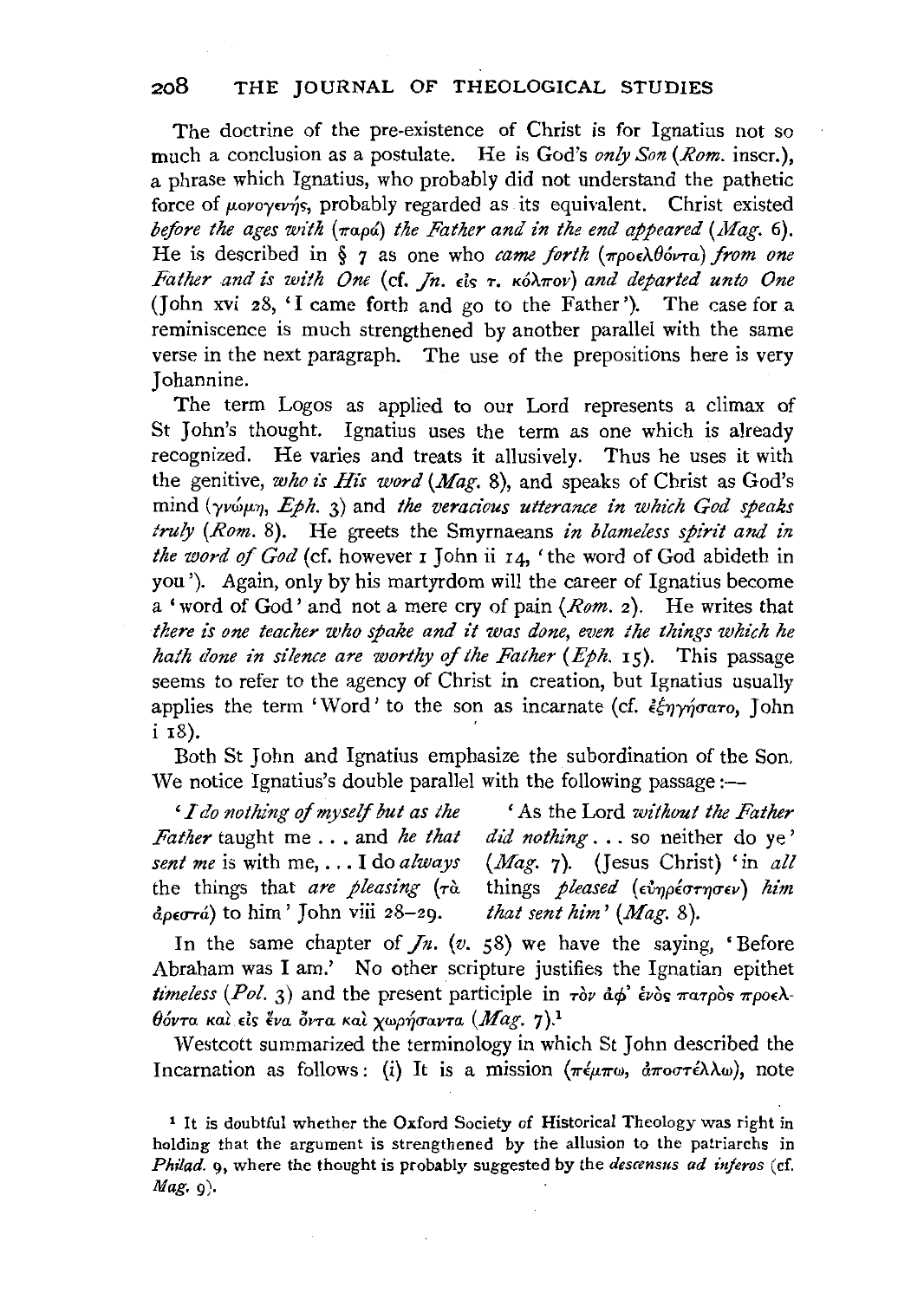especially  $\delta \pi \epsilon \mu \nu \alpha s \mu \epsilon$ ; (ii) a coming  $(\epsilon \rho \chi \rho \mu \alpha t, \epsilon \epsilon \epsilon \rho \chi \rho \mu \alpha t)$ ; (iii) in flesh; (iv) a manifestation ( $\phi \alpha \nu \epsilon \rho \omega \theta \hat{\eta} \nu \alpha t$ ). We find in Ignatius the following parallels: (i) *δ* πέμψας αύτόν (twice) but nowhere αποστέλλω, a word very common in the Synoptics; (ii)  $\pi \rho o \epsilon \rho \chi o \mu a t$  twice; (iii) 'flesh' with antidocetic force *passim*; (iv)  $\phi$ av*epów* three times,  $\phi$ aívw twice. We may notice the occurrence of the former verb in *Sm.* I. After stating how Christ *εφανερώθη*, Ignatius adds that *from that time every sorcery and spell began to be destroyed* (ελύετο) *Eph.* 19. So in 1 John iii 8 Christ *was manifested* (εφανερώθη) that he might destroy (λύση) the *works* of *the devil.* 

We will notice here the first occurrence of the very striking phrase, *the perfect man* (Sm, 4). The idea of the phrase is Johannine, for Pilate's words *Ecce Homo* are an instance of St John's irony. The speaker meant 'Behold the fellow' ; but the reader interpreted the phrase as 'Behold the ideal man', in accordance with the use of 'man' in *Rom.* 6, *then I shall be a man.* The phrase *perfect man* deserves notice for the further reason that it is probably the only one which can be adduced to shew that the influence of St John upon Ignatius was oral<sup>1</sup>; but the hypothesis is unnecessary, for we find *the perfect fidelity* in *Sm.* 10 and *the new man* in *Eph. zo,* and this may have been suggested by St Paul's ' the second man' and helped by the different doctrine of the perfecting of Jesus which we find in *Hebr.* 

The Ignatian doctrine of the Christian ministry is connected with the Ignatian Christology. The following passages are typical: *Be subject to the bishop and to one another as Jesus Christ to the Father [according lo the Flesh] and the apostles to Christ and the Father that there may be* unity both in the flesh and in the Spirit (Mag. 13). As the Lord did *nothing without the Father •* •• *do nothing without the bishop (Mag.* 7). We may interpret in the light of this passage a sentence which is sometimes misunderstood, When ye are subject to the bishop as to Jesus Christ, *then ye appear to me to be living not after the manner of men but after the manner of Jesus Christ (Trall. 2).* This means no more than that subordination is a divine principle and that the earthly order has a heavenly counterpart. The sentence is based on the Johannine saying which is constantly before the mind of Ignatius, *As the father hath sent me so send* I *you* (John xx 2I). In the following passage the thought is similar, *For every one whom the housemaster sendeth* (πέμπει) *over his own stewardship, him it is necessary to receive* (δέχεσθαι) as him that sent him

<sup>I</sup>I am strongly inclined to attribute to St John the very striking phrase of *the Preaching of Peter,* 'the Law and the Word.' Christ sums up not only all revelation but all authority. This phrase may have suggested the lgnatian designation of the Roman church as *Χριστόνομοs (v. l. Χριστώννμοs*), but I attribute the word as also some other phrases in the letter to the direct influence of *the Preaching.* 

VOL. XIV. P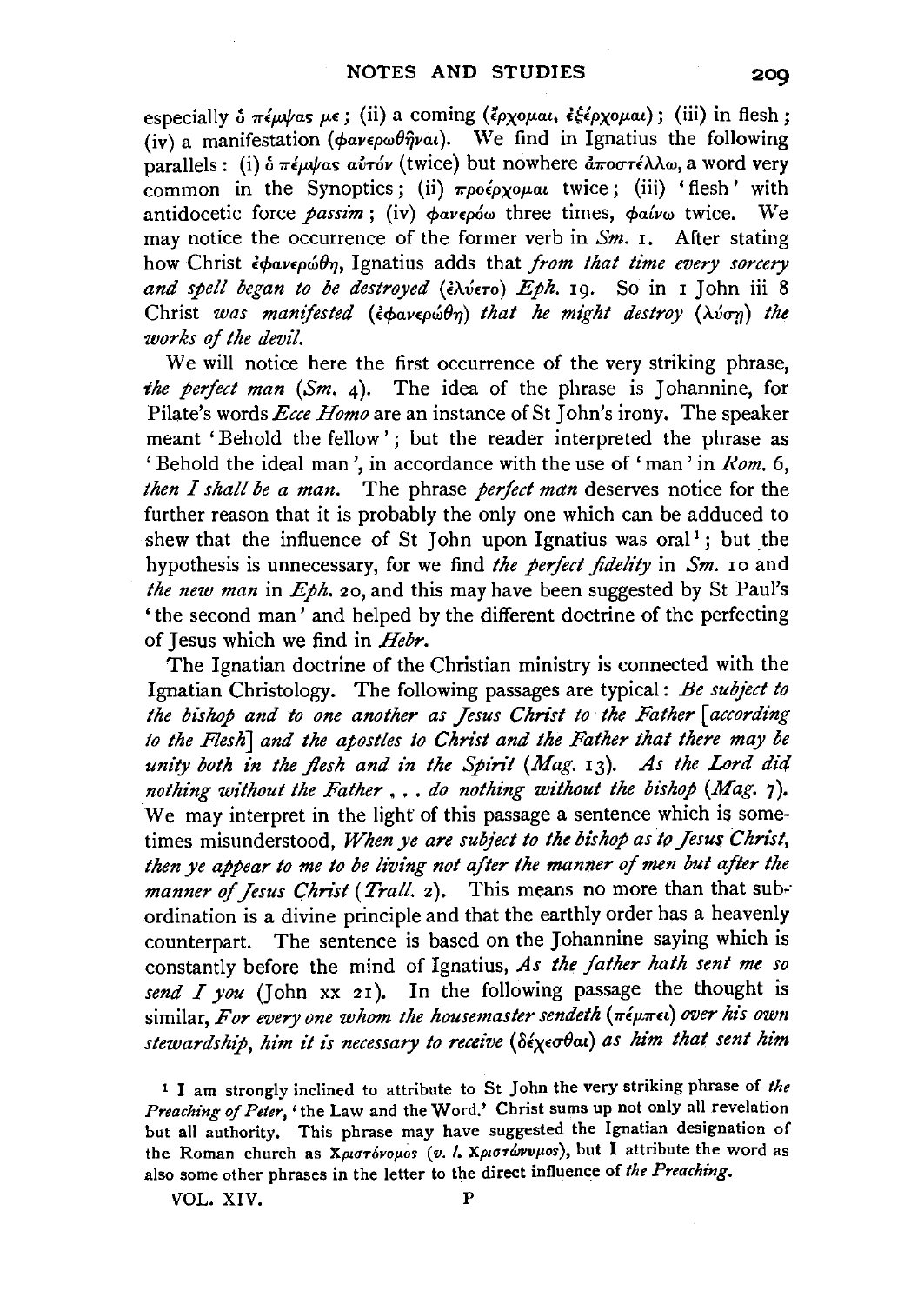$(r_0 \hat{r}_\nu \pi \epsilon \mu \nu \alpha \nu \tau \alpha)$  (*Eph.* 6). Here we seem to have a conflation of Matt.  $x_{A0}$  with John xiii 20. In  $\delta \epsilon_X \epsilon \sigma \theta \alpha$  Ignatius varies with Matthew against John and in  $\tau \partial v$   $\pi \epsilon \mu \psi a \nu \tau a$  with John against Matthew.

Order is the condition of unity and unity is our author's motto-word-. He is a man *composed unto unity (Philad.* 8). Neither the noun nor the cognate verb is found in the N. T. or sub-apostolic literature, but they occur sixteen times in Ignatius. We may compare the series of emphatic 'ones' which are so conspicuous in the Gospel, 'one fold', 'I and my Father are one', 'gather into one', 'that they may be one as we are', and the six instances in Jn. xvii. The phrase 'composed unto unity' may itself be suggested by  $\tau \in \lambda \in \omega$ *u* $\epsilon \nu$  *is*  $\epsilon \nu$ . John xvii 23. We note also ήνωμένος τῷ πατρί (of Christ) (Smyrn. 3, Mag. 7). This last phrase and the absence from Ignatius of the idea of 'the unity of the Spirit' make the Johannine parallels much closer than those of Eph. iv 3-6.

The eucharistic phraseology of Ignatius is distinctively Johannine. This is well illustrated by his variation of phrase when recalling  $\bar{1}$  Cor.  $x$  16-17, an epistle which he uses more than any other scripture: *For there is one flesh* of *our Lord Jesus Christ and one cup unto unity of His !Jlood (Philad.* 4). The next passage is a Mosaic of Johannisms: *There is in me no matter-loving fire but living water, speaking (kal λaλovv, v.l. a>..Aop.wov) and saying within me* (£v £p.ot), *Come to the Father. I do not delight in the nutriment of corruption or in the pleasures of this life.*  I *desire the bread of God which is the flesh of Christ who was of the seed*  of David, and I desire as drink His blood which is imperishable love *(Rom.* 7). We observe here not only the Johannine comparison of the Spirit to water but evidence of an allusion to Jn. iv, for the reading of Ps.-Ignatius 'leaping and saying' is far too happy an explanation of the reading λέγων και λαλων to be incorrect, and he has often preserved the true text. The words, *come to the Father,* recall St John's 'the Father seeketh such'. Apart from the evidence of Ps.-Ignatius the case for an allusion to Jn. iv is strong; but if we admit his reading there is no room for hesitation, for the word 'leap' is nowhere else applied to water (Abbott *Joh. Grammar* 2314).

The Johannine *bread of God* is explained as Christ's *flesh* and is contrasted, as in John vi 27, with *the nutn'ment of corruption* ('meat which perisheth '). We observe also that as the discourse in Jn. closes with an emphatic assertion of the spirituality of the doctrine (John vi  $63$ ) so in our passage Christ's blood is *imperishable love.* Compare *Trall.* 8, In faith which is the flesh of the Lord, and in love which is the blood of *Jesus Christ.* Again, in *Eph.* 5 the Eucharist supplies the metaphor 'bread of God', but there is a larger reference as in John vi 31 f. If St *John writes.* 'Except ye eat . . . ye have not life . . . He that eateth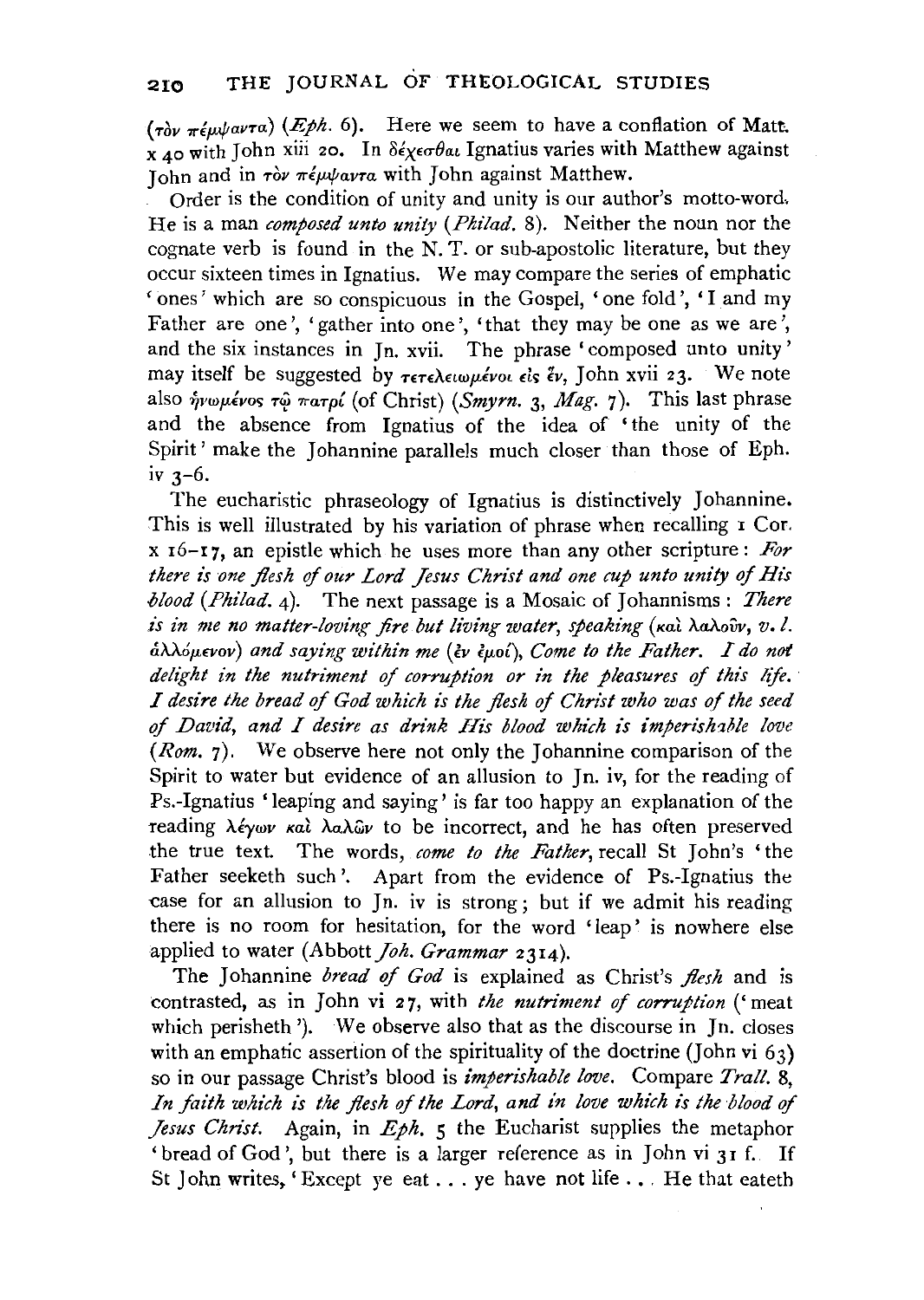... hath eternal life ... I will raise him up ...' (vi 53, 54), Ignatius calls the Eucharist *a medicine of immortality, the antidote that we should not die, but live for ever in Jesus Christ (Eph.* 20). In each passage the truth is stated positively and negatively, and life is 'in' or 'by' Christ. The Eucharist is a pledge of the reality of Christ's manhood in *Sm.* 6, *They abstain from the Eucharist and prayer because they do not confess that the Eucharist is the flesh of our Saviour.* The same doctrine probably underlies John xix  $34$  and I John v 6-8. These passages clearly are allusive to previous teaching and this is especially the case with the second, which is for us obscure. It has been well discussed by Law in *The Tests of Life p.* 119f. If we are right in our interpretation of St John, Ignatius shews great familiarity with his thought. Our view is confirmed by the statement of Ignatius that Christ *was baptized in order that by His passion He might cleanse water (Eph. 18).* Here the efficacy of baptism is connected, as in John, with the death of the cross. We may mention at this point and compare with John iii 3 f, *It cannot be that a head be born 1vithout limbs (Trail.* u). The case for a reminiscence confirms and is confirmed by the parallel with John iii 8, which we are about to discuss.

The Ignatian doctrine of the Spirit is thoroughly Johannine. It not only reproduces St John's three great metaphors, unction, irrigation, inspiration ; it shews on closer examination traces of verbal reminiscence. We read in *Philad.* 7, *For if some wished to deceive me according to the flesh, yet the Spirit is not deceived being from God.* The Spirit is here the Spirit of truth as contrasted with the Spirit of seduction (cf. 1 John iv  $\vec{0}$  ; and He is said to proceed from God, a doctrine explicit in the N. T. only in John. Ignatius continues, *The Spirit is not deceived, for He knoweth whence He cometh and whither He goeth.* This passage is for our purpose one of the most important in Ignatius. We must paraphrase it, 'We know that Jesus said (John iii 8) that we men know not the whence and the whither, but He Himself knows.' The hypothesis of an allusion to this saying is confirmed by the parallel which we have just noticed with John iii 3, and by the form of the sentence which is even more significant. We must paraphrase, 'You remember, I am sure, the saying of Jesus (John iii 8) about the unknown movements of the Spirit, but He Himself knows them.' Moreover, this use of 'whence', 'whither', 'come', 'go' is distinctively Jobannine. We observe that Ignatius assumes that his readers will recognize his allusion, and this assumption goes a long way to prove that the *logion* was already embodied in a widely circulated document. We have already observed that Ignatius has the Johannine phrase 'living water'. This water is clearly symbolical of the Spirit, for it is said to speak, and this is a turn of expression very characteristic of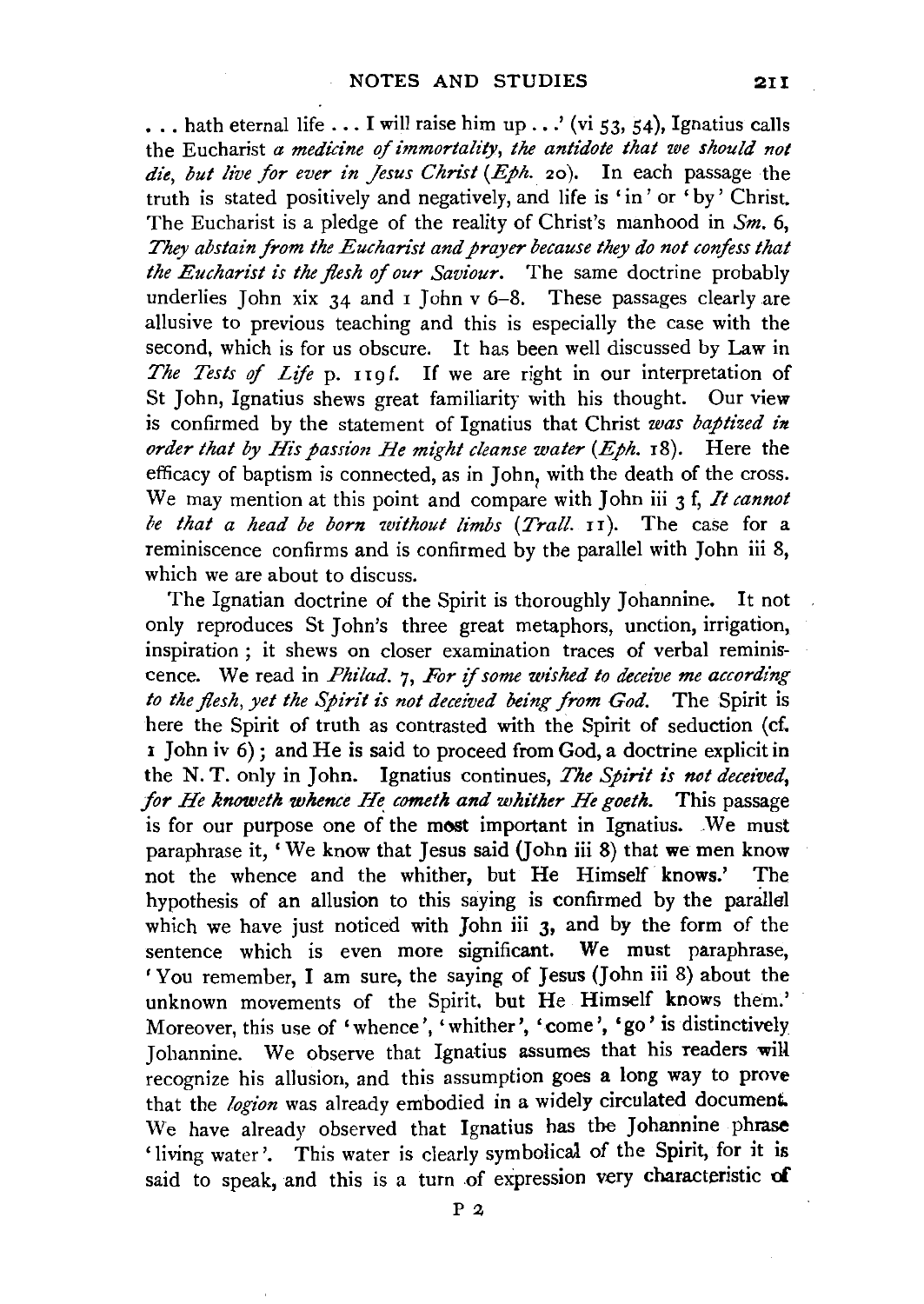St John. Thus in John xiv 26 He 'teaches', 'brings to memory', 10 . xv 26 He 'testifies', in xvi 8 'reproves', in xvi 13 'speaks'.

Ignatius attaches much importance to knowledge. *Why do we foolishly perish, writes Ignatius in Eph. 17, not knowing the gift* (v. I. *unction) which He hath sent?* The words follow the phrase the knowledge of God which is Jesus Christ. This last phrase has a Johannine ring and both citations recall such passages as I John v 20, 2 r. With *Children* of *[the light* of] *truth (Philad.* 2) compare 'Every one that is of  $(kk)$  the truth' (John xviii 37). The heretics are *advocates of death rather than of the truth*  $(Sm, \varsigma)$  and the Ephesians *live* according to truth (Eph. 6). With *Be truly a disciple of Jesus Christ* compare 'Ye are truly my disciples' (John viii 31, cf. xv 8). In *Eph.* 16 doctrinal is worse than moral corruption. Probably Ignatius means that to be an antinomian in principle is the worse phase of evil, but on the whole the Ignatian conception of knowledge is probably less Hebraistic and ethical than St John's.

A Johannine trait which we find in Ignatius is the fondness for abstract or summarizing nouns. As St John describes Christ as ' the truth', 'the life', 'the true vine', and God as 'love', 'light', 'spirit', so in *Sm.* 10 we have the perfect fidelity and by an inversion *knowledge of* God which is Jesus Christ, in *Trall.* II unity of God which is Himself, in *Mag. 7 blameless joy which is Jesus Christ*, in *Mag.* 15 *in concord* of God, having acquired unwavering spirit which is Jesus Christ, and in *Eph.* 14 faith is the beginning and love the end, and the two being together *.are God.* Ignatius has St John's anti typal use of &.X1JOtv6~, *in death true life (Eph.* 7, of Christ; so *Eph.* II, *Trail.* 9, *Sm.* 4). We may compare Polycarp's description of Christ as *the true (d* $\lambda \eta \theta \eta s$ ) *love (Phil.* **r**), and we may doubt whether he could have coined the phrase without the help of **I** John iv 16 ('God is love'), a memorable aphorism which probably suggested the phrase of  $Eph.$  **14.** 

One would have expected that a writer who, according to a tradition which I believe to be primitive but cannot here discuss (Ap. Const. vii 46), was a convert of St Paul, was familiar with his epistles and on his way to martyrdom, would have reproduced the Pauline doctrine of the cross. But we might describe Ignatius as less Pauline and more Johannine than St John. If we except the isolated phrase who suffered *for our sins* which occurs somewhat conventionally in a eucharistic context *(Smyrn.* 6), Ignatius only asserts two Johannine doctrines of the cross, its reality and its attractive power. Perhaps his determination to be martyred was deepened by meditation on St John's insistence on the voluntary character of Christ's death, and his strange aspiration that he may *rise in his chains* by meditation on the *stigmata.* I am inclined, however, to think that Ignatius uses the word *deridpoxov* with more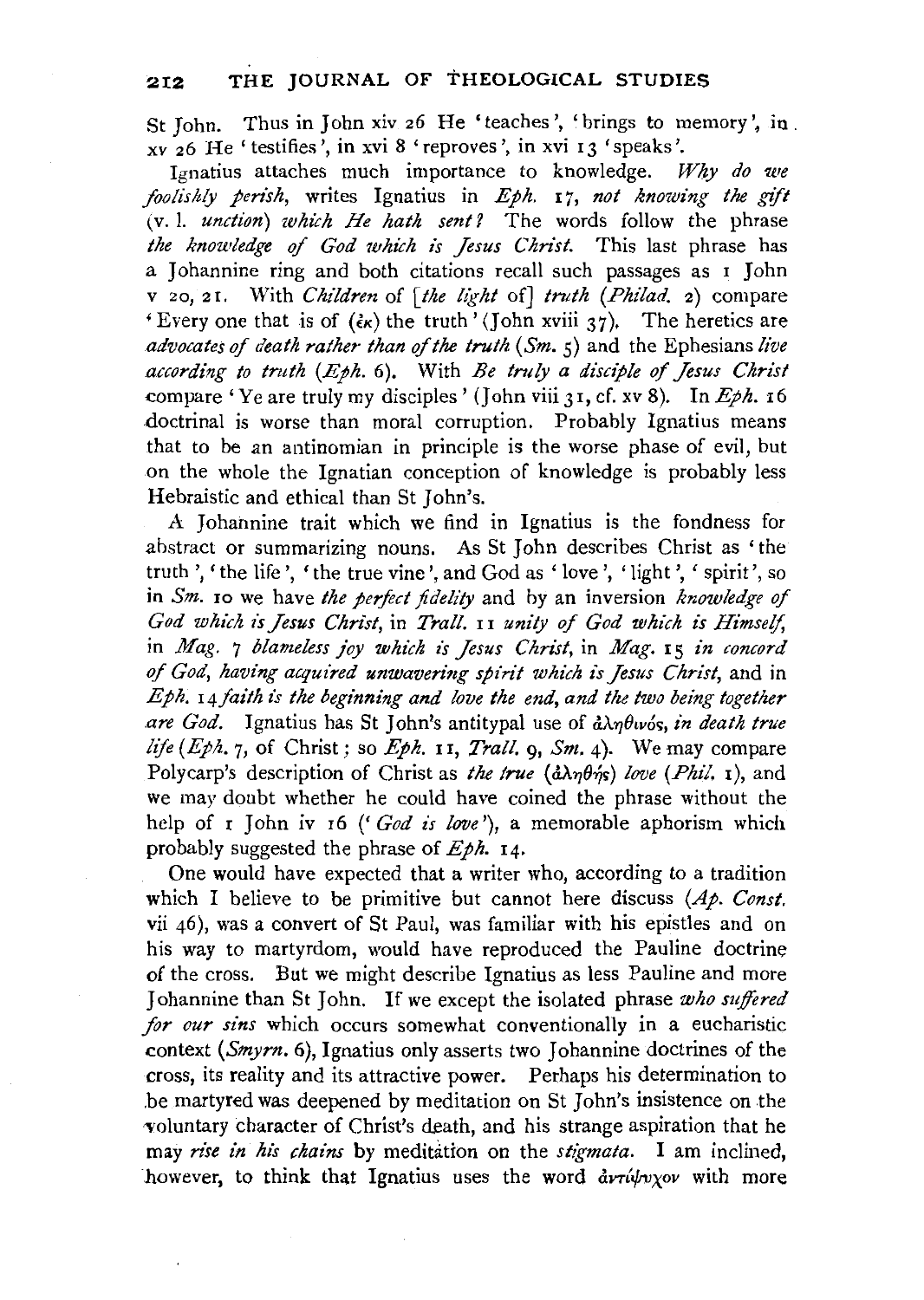fullness of meaning than Lightfoot supposed, in  $Eph.$  21, *Sm.* 10, Pol. 2, 6. The word is wonderfully apt if Ignatius is thinking of the words in which St John a few years before encouraged the churches to which Ignatius wrote to face delation and martyrdom, ' He laid down his life ( $\psi v \chi \gamma \psi$ ) for ( $\psi \pi \epsilon \rho$ ) us: and we ought to lay down our lives for the brethren' (I John iii 16). We thus explain the repetition. St John's words not improbably influenced I *Clem.* 49 *ad fin.* 

In John xii 32 Christ shortly after the allusion to the Greeks who came to Him says, 'I if I be lifted up will draw all men unto me.' We seem to have an echo of this in *Sm.* r, *that He might lift an ensign for all ages-whether among Jews or Gentiles,* and perhaps in the curious passage in *Eph.* 9, where the cross is *the engine by which (men)* are lifted up to the heights.

We must now endeavour to disentangle the reminiscences which suggested the following passages : *Shun ye those vile offshoots that gender a* deadly fruit, whereof if a man taste, forthwith he dieth. For these men are not the Father's planting; for if they had been, they would have been seen *to be branches of the Cross and their fruits imperishable* (*Trall.* 11), and *of which fruit are we, that is, of His most blessed Passion (Sm. 1).* The phrase *<f>vnla ?raTp6<;* must be derived ultimately from Matt. xv 3 ('which my heavenly father did not plant') or its source, but the recurrence in this variant form in *P hilad.* 3 suggests the influence of an uncanonical Gospel.

Lightfoot's note (p. 29I) shews that the comparison of the cross to the tree of life occurs in Justin, Clem. Alex., Melito, and probably Papias. The passage seems to imply the allegory of the vine, for the simile of the branch occurs in the N. T. only in John xv 2. We are confirmed by *y£wpy£'i* in *Philad.* 3, where the suggestion is less probably from I Cor. iii 9, and Polycarp's *your fruit*, with which we compare 'beareth much fruit' (John xv 5). Behind the Ignatian *branches of the cross* there probably lies the equation cross=tree=tree of life=vine. The following points support the suggestion.  $(1)$  The equation which Dr James *(Apoc. Anecd.* ii p. xxiv) is inclined to attribute to the Gnostics, bush =tree=cross, may be a parody. Perversely understood, the bush of Exodus might become a symbol of that which presents the appearance of sacrifice without its reality. (2) In *Orac. Sibyll.* 5· 256 'the man from the sky stretched forth his hands upon a fruitful  $(\pi \lambda v \kappa \omega \pi \omega v)$ tree'. We compare 'very fruitful vine'. This passage has very early roots. (3) The dominant topic of the Letters to the seven churches is the disciplinary measures which St John took against the Nicolaitans and the excommunication of 'Iezebel'. The converse to this is represented in the promises in which the blessings of communion with Christ are prominent. The allusion to 'the tree of life' is probably eucharistic. The tree of life= the vine.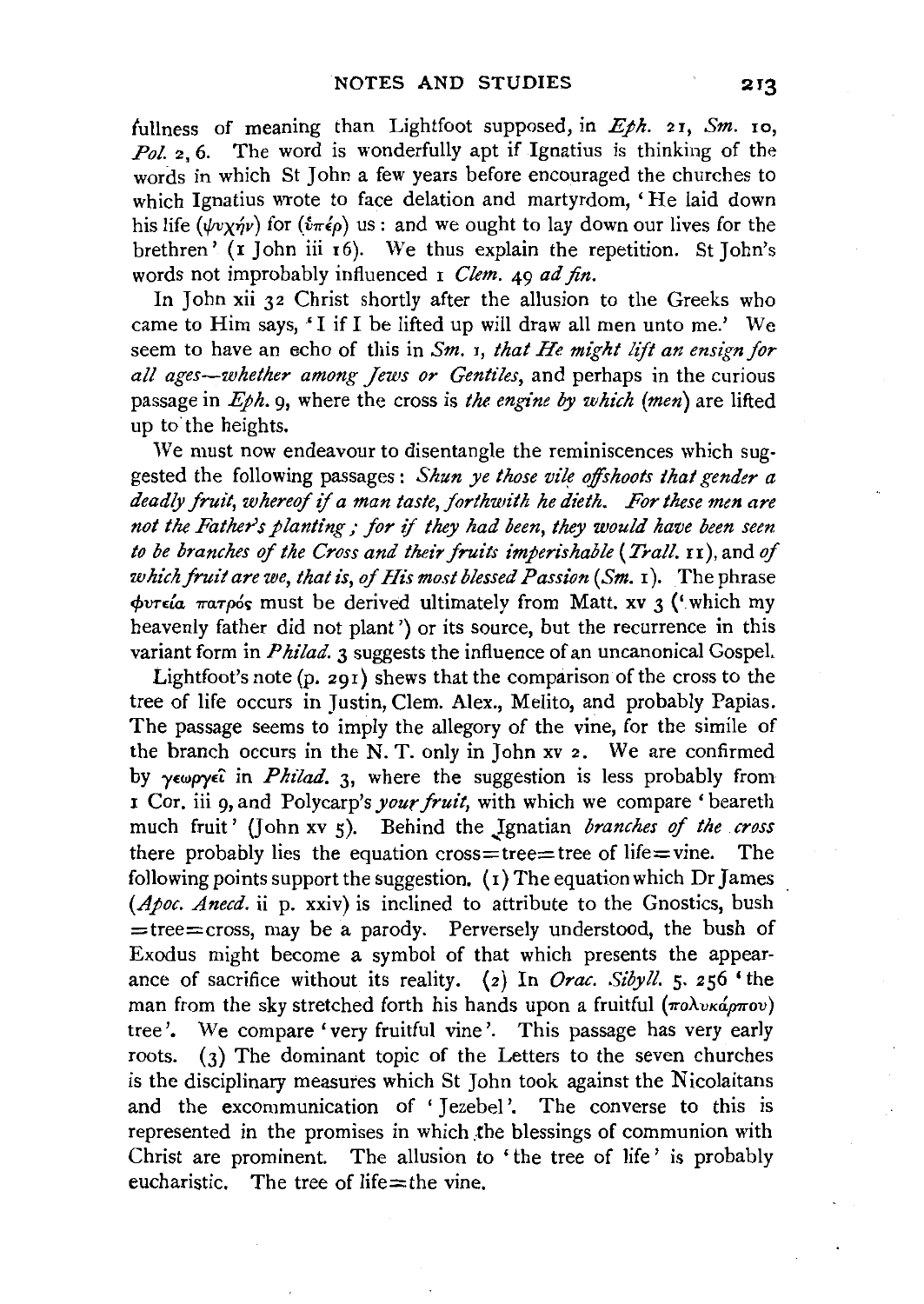*we* conclude that the allegory of the vine was known to Ignatius and Polycarp.

For whom did Christ die? Ignatius answers with St John that Christ *raised an ensign* .•. *both among Jews and among Gentiles (Smyrn.* I); to Him *every tongue hath been gathered together (Mag.* Io). The words may be suggested by Isa. lxvi 8, but the thought is that of John xi 52. But the subjects of redemption are *the children of God* and *the children of [the light of] truth (Philad.* 2). Perhaps there is here a tendency to a doctrine of predestination which may underlie his statement that the Trallians are blameless ov  $\kappa a\tau a$  xpnow  $\hat{a}\lambda\lambda\hat{a}$   $\kappa a\tau\hat{a}$ *cpvaw (Trail.* I). Ignatius here deserts St Paul and innocently uses language used later in some Gnostic systems. We may compare his use of *pleroma (Eph.* inscr.) and 'matter-loving' as = 'carnal' *(Rom.* 7). In this connexion we may notice the over-statement, *No man professing faith sinneth and no man professing love hateth (Eph. 14).* Ignatius wrote with haste, but his generalization recalls r John in three ways:  $(i)$  The assertion of a principle in the form of an ideal generalization;  $(z)$  'love', 'hate';  $(z)$  the condemnation of profession which is so prominent in the polemic of  $\overline{I}$  John. Compare *It is better to keep silence* and to be than to talk and not to be (Eph. 15). A little later Papias condemned in the same region *those who say many things and introduce an alien disci'pline.* 

The antithesis, 'love' and 'hate', suggests the sharp bisection of life which is a fundamental characteristic of St John. This appears in the sentence which contains the earliest instance of the word 'Christianity': The work is not of persuasive rhetoric; Christianity is a thing of might *when it is hated by the world (Rom. 3).* 'Work' has here a Johannine ring, as has the last half of the sentence (cf.  $\bar{I}$  John iii  $\bar{I}$ 8). We have the Johannine *the Prince of thzs world* in *Eph.* I7, *Mag.* I, *Trail.* 4, *Rom.* 7, *Philad.* 8. The phrase cannot originate in I Cor. ii 6, where the rulers are earthly; but this verse may have led Ignatius to substitute  $a\hat{i}\hat{\omega}$ νος for *κόσμου* unconsciously.

The presentation of the Resurrection in our epistles is thoroughly Johannine. In *Smyrn*. 2 we read that Christ *raised Himself*. When Lightfoot described the phrase as unscriptural he probably forgot John  $x \times 8$ , 'I have power to take it again.' The agency of Christ is also asserted in Polycarp's *promzsed to raise us from the dead* (Phil. *5* ), a promise which is not recorded by the Synoptists but by St John in John v 2 I, 2 *5,* vi 44· It is important to observe that Polycarp is not only acquainted with St John's distinctive teaching, but with the attribution of it to Christ. The Johannine theology was already embodied in a Gospel.

It is characteristic of St John's doctrine that he fuses the physical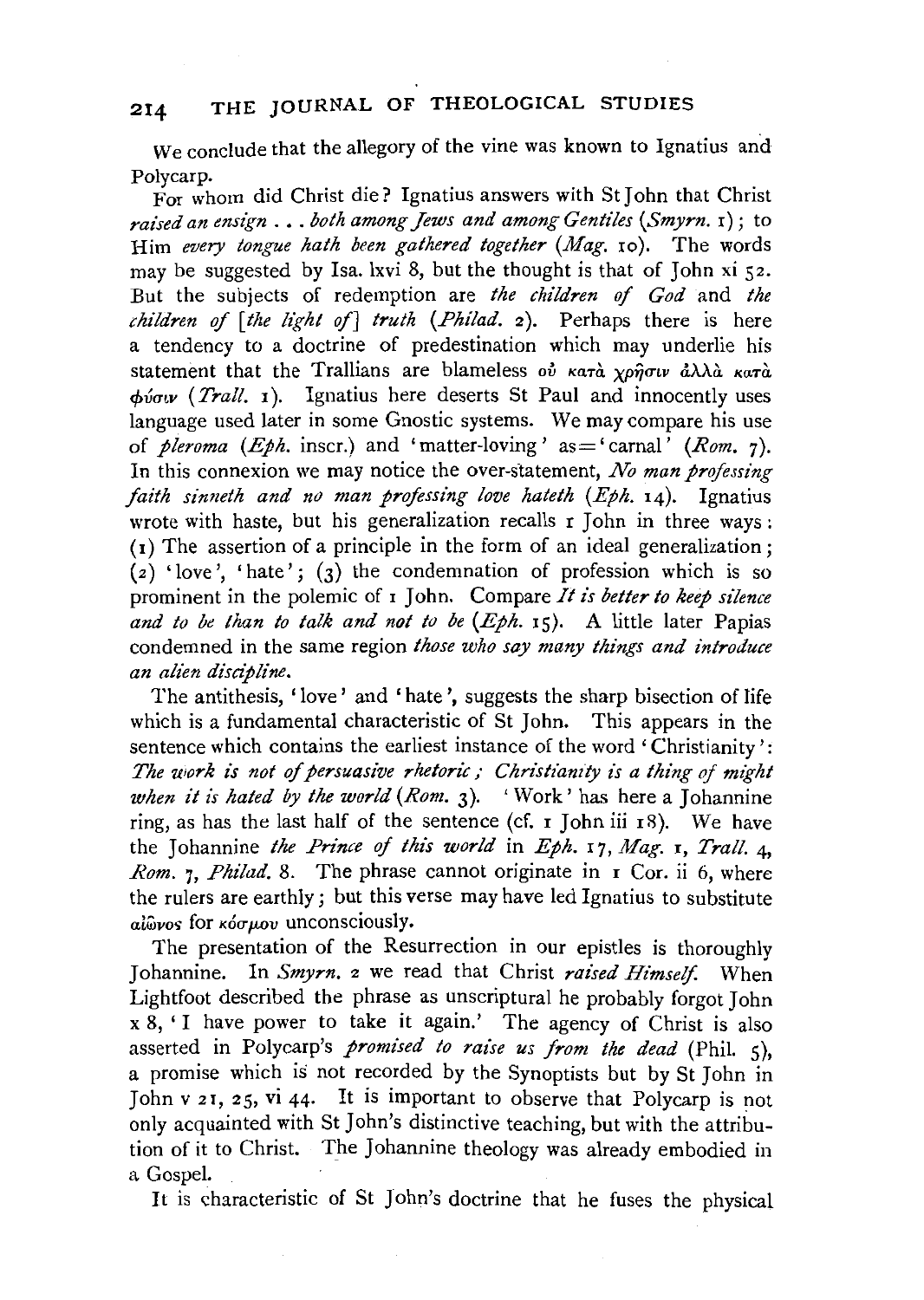and spiritual aspects of the principle of the Resurrection (John xi  $z_4$ - $z_6$ , r John iii 14, 'We have passed from death unto life because we love the brethren'). With this compare, *to love that they may rise again (Smyrn.* 7). So Christ is described as *our true life (Smyrn.* 4), *our inseparable life* (*Eph. 3*). Compare *His life* (τὸ ζην αὐτοῦ) is not in us *(Mag.* 5), where the argument is Pauline but the phrase Johannine.

In *Philad*, 10 we have a reminiscence of St John's doctrine of glory. Ignatius writes *glorify the name,* adding *and ye shall be glorified.* Here we note (i) the 'name' used absolutely (only Acts v  $41$ , 3 John 7, Rev. xv 4); (ii) 'glorify the name' (of God) (only John xii 28, Rev.  $xy$  4); (iii) the connexion of glorifying and being glorified (John xvii r ).

Christ's ascension and return in glory occupy a subordinate position in St John and almost disappear in Ignatius. We find, however, the emphatic phrase  $\zeta_{\alpha\alpha\gamma\alpha\kappa}$  *Katpo{* in *Eph.* 11, with which we may compare *it is the last hour* (1 John ii 18). Future judgement is not mentioned except in the twice-repeated *shall not inherit the kingdom of God (Eph.* I6, *Philad.* 3, cf. I Cor. vi g). The phrase is somewhat conventionally used and Christ is nowhere described in terms of kingship.

The power of the ascended Christ is asserted in a sentence already discussed, *Christianity is a thing of might when it is hated by the world,* which is obviously Johannine, and in the striking sentence *Christ, being in the Father, the more appears (Rom. 3).* This summarizing phrase indicates long familiarity with the thought of Jn. xiv. Compare 'Greater works  $\ldots$  because I go to the Father' (v. 12), 'the world beholdeth me no more but ye behold me'  $(v, q)$ , 'ye shall know that I am in the Father' *(v.* 20).

#### *Johannine Incidents.*

In estimating the evidence of allusions to narrative we must remember the extreme rarity of allusions to evangelical incidents other than the credal which characterizes early Christian literature. ( 1) No negative inference can be drawn from the absence of allusion to our Lord's appearance to Thomas, for it may well be that Ignatius would regard the saying of Christ cited from *The Preaching of Peter* in *Smyrn*. 3 as more conclusive than any deduction from the narrative of that appearance; the strange device by which the docetists met that passage  $(Ac, I_0, I_0)$ 89) may be as old as Ignatius. But is there no allusion to the appearance to Thomas? We may note the following points. After citing from *The Preaching of Peter, Lay hold and handle me (* $\psi$ *ηλαφήσατε, cf. Luke* xxiv 39, I John i r), Ignatius continues *Straightway they grasped Him*   $({\eta}{\psi}av_{\tau o})$  *and believed*. We note this verb is used in John xx 17, and that only in John xx 29 is belief explicitly stated to result from an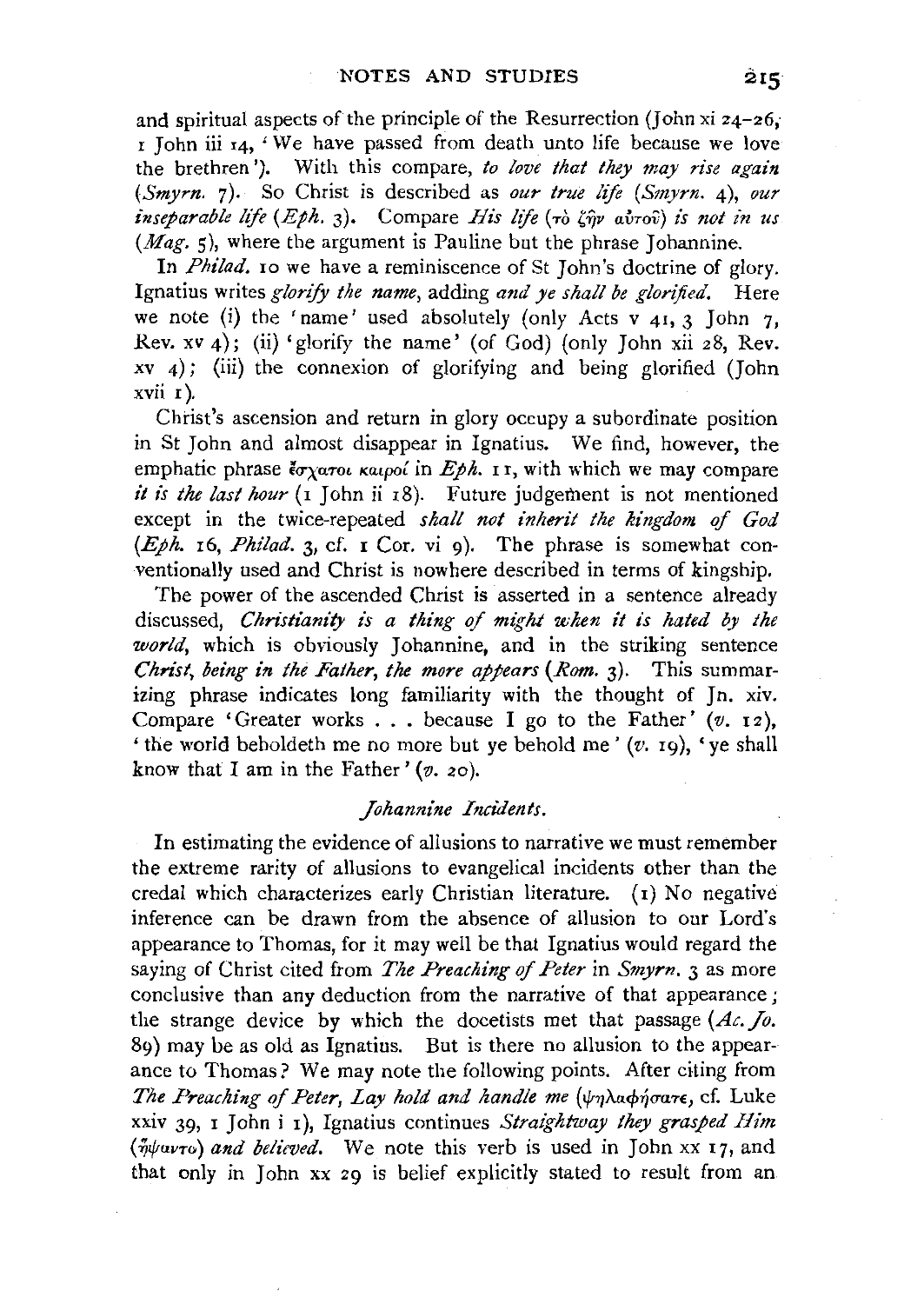appearance after the Resurrection. Again, we have already observed that the Ignatian doctrine of the ministry is an expansion of John xx 2 r. Again, according to *Eph.* I 7, our Lord *breathed upon the church,* to which the only N. T. parallel is that of John xx 21. The modalistic christology of Ignatius, or perhaps one should say terminology, may perhaps be connected with John xx 28.

( 2) Ignatius referring to the incident of the anointing writes, *our Lord received the ointment upon His head in order that He might breathe incorruptibility upon His church. Be not anointed with the evil savour of the teaching of the ruler of this world (Eph. 17).* It is clear that the passage reads back into the incident the metaphors of I John ii 20, 27 *Ye have an anointing from the Holy One* . . . *.The anointt'ng which ye have received abideth in you and ye have not need that any should teach you,* and this is confirmed if we accept Zahn's plausible conjecture in  $Eph.$  17, *the unction which the Lord hath sent*  $(\pi \epsilon \pi o \mu \phi \epsilon \nu)$ . Is there, then, anything in St John's narrative which justifies this interpretation of it? I reply that we may find our clue in the words *The house was filled with the odour of the ointment.* Origen explains the house as 'omnem huius mundi domum ac totius ecclesiae domum ',and the fragrance as ' odor doctrinae qui procedit de Christo et Sancti Spiritus fragrantia' *(Hom. i in Cant. 12* cited by Abbott *Joh. Gram.* 2329). In the Arabic Preaching of Thomas (Lewis Mythological Acts of Apostles p. 90 ), in a passage which probably derives from an early source, Christ appears and 'a sweet scent proceeded from his mouth and filled the house with the odour of its fragrance'.

St John, we observe, omits from his narrative the saying of Christ, 'She hath anointed my body beforehand for the burying'; but if we are right he has not so much omitted these words as allegorized them. The ointment was a preservative against corruption, a prophecy of the Resurrection, a sacrament of life. Incorruptibility passed, as Origen suggests in *c. Gels.* vi 79, from the head to the body, which is the Church-from the 'housemaster' *(Eph.* 6) to the house. The same mysticism probably underlies the phrase 'about a hundred pounds weight' in John xix 39. Like so much else in the Gospel and Epistles and Revelation it presupposes St John's oral teaching. Perhaps we may avail ourselves of a phrase which Carlyle might have used and write, 'according to the Gospels he was twice anointed with the antidotes against corruption, a fact significant of much.' The hint which is given in the one incident by the phrase 'the house was filled' is given in the other by the mystical number. If our view of these incidents is justified we have an indication of St John's attitude towards historical fact. He is neither inventing allegories nor reproducing a diary, but preaching about his memories or traditions. His view is that Christ had always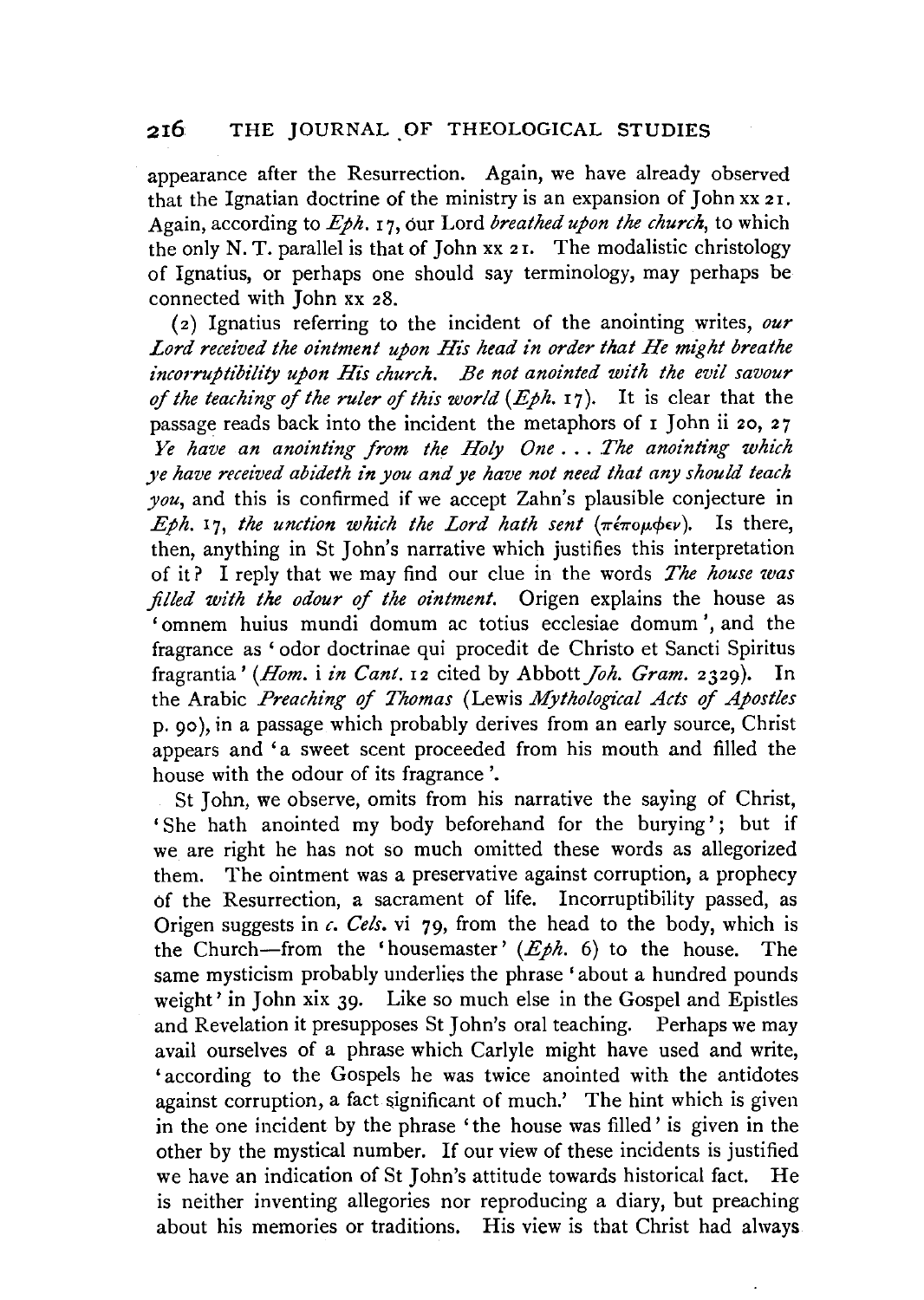meant more than He seemed to mean. The riding upon an ass into Jerusalem, the withered fig-tree, the feet-washing, the supper, the darkness into which Judas passed, the title, the darkness, the fragrance which filled the house after the anointing, were all 'significant of much'. St John's conception of a Gospel is not at bottom different from St Mark's.

In his next paragraph Ignatius, as we have already observed, again interprets St John's mysticism. He writes, *He was baptized in order that by His passion He might cleanse water (Eph.* I8). When we remember Polycarp's allusion to the testimony of the cross, it is arbitrary to refuse to connect the passage with John xix  $34$ ,  $35$ ,  $\frac{1}{10}$  John v 6. In *Smyrn.* **I** Ignatius again refers to the baptism. Both passages are quasicredal and like their Johannine parallels polemical, and the phrasing in *Smyrn.* **1** has been already shewn to be Iohannine.

Our last parallel is important as it indicates a knowledge of St John's teaching in its present forms. In *Philad.* 9 Ignatius is picking up the thought of  $\S$  5, which ranks the prophets with the apostles because 'they too pointed to the Gospel in their preaching .... They too *were saved*  in the unity of Jesus Christ ... in the Gospel of the common hope'. In  $§ 8$  the thought turns to the N.T. again and in  $§ 0$  Ignatius returns to the thought of § *5* in the words, *He Himself being the door* of *the Father, through whom Abraham and Isaac and Jacob and the prophets and the apostles and the church enter in. All these things combine in the unity of God. But the Gospel hath a singular pre-eminence in the advent* of *the Saviour* ... *His Passion, Resurrection* ... *the prophets preached of Him.*  Not only is the thought of the passage the same as that of the earlier, but the prophets are again associated with the apostles because of their preaching in the unity of God or Christ.

The parallelism is so close that we may assume that both passages spring from the same vein of reminiscence. We are justified, therefore, in completing in § 9 the phrase *enter in* with the help of § *5* and in adding 'and are saved', and we are confirmed by the occurrence of 'Saviour', which he uses elsewhere three times and which may be due here to the reminiscence.

We conclude that the description of Christ as *the door through whom*  all *enter (and are saved)* is a reminiscence of  $\overline{p}$ , x  $\overline{q}$ , 'I am the door ; by me if a man enter in he shall be saved.'

The case for an allusion is much strengthened when we observe that the point of the parallel is the unity of the salvation and that this thought is emphasized in John x, and that in this very letter Ignatius seems again to recall that chapter for the purpose of enforcing unity. *Shun divisions and false doctrines : and where the shepherd is, there follow as sheep. For many specious wolves take captive* ... (§ 2 ). We compare in the allegory of 'the shepherd of the sheep' the words 'the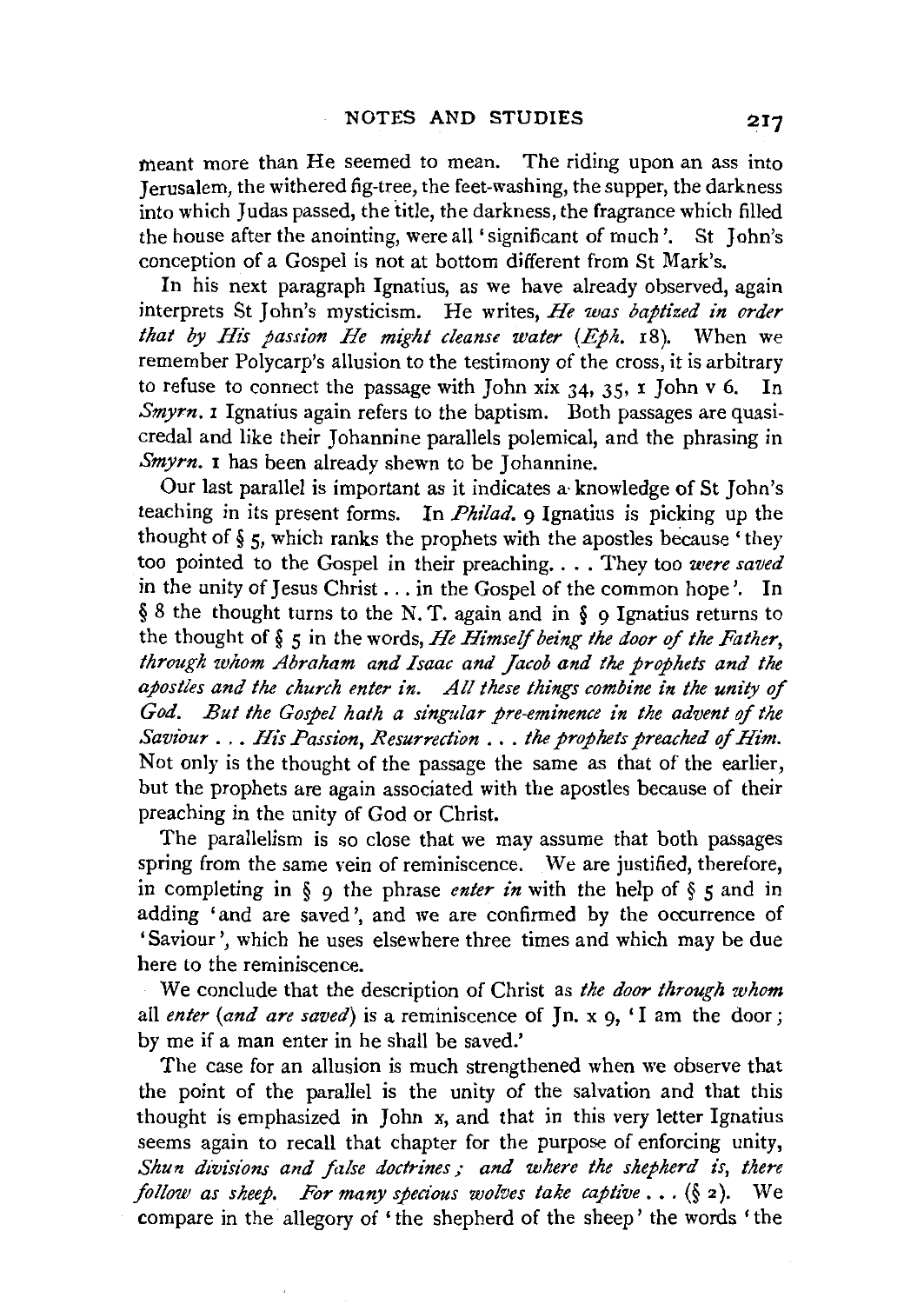sheep follow him' and not the stranger (John x  $3 f$ ), and in the allegory of the 'good shepherd' 'the wolf seizeth them . . . my sheep know me ... hear ... one flock, one shepherd' (v. 12 f). We cannot attribute these parallels to any other Biblical allusion to shepherd and sheep, for in Jn. x alone is the emphasis on heresy and division. Nor can we attribute the parallels to a recollection of StJohn's oral teaching; for we find in one epistle of Ignatius parallels with each of the three component parts of a Johannine discourse. These metaphors do not occur elsewhere in Ignatius. There is nothing nearer than 'pastor' in *Rom.* 9, which is probably suggested by I Pet. ii 25, and 'follow' *(Smyrn.* 8). We may, in conclusion, observe how completely the Johannine similes appear in the letters. We have 'light', 'living (and leaping) water', 'inbreathing', 'unction', 'the door', 'the shepherd', 'wolves', 'the vine'.

### *Parallels with* POLYC. *ad Philip.*

We have already considered two of Polycarp's Johannisms, 'the truth itself' and the promise of Christ to raise the dead. The following passage is as near to I John iv  $2-3$  as any early citation can be expected to be. The context of the passage will be shewn to be Johannine.

not that Jesus hath come in the that Jesus Christ is come in the flesh is antichrist, and every one flesh is of God: and every spirit flesh is antichrist, and every one who confesseth not the witness which confesseth not Jesus is not of the cross is of the devil *(ad* of God: and this is the spirit of *Philip.* 7). antichrist (I John iv 2-3).

Every spirit which confesseth Every spirit which confesseth

The variant phrases 'of the devil', 'antichrist' have parallels in St John's context ( $I$  John iii 8) and in a similar passage ( $2$  John  $7$ ). 'The witness of the cross ' we have already discussed, and we have suspected that *the true love* was suggested by **I** John iv 16.

I owe to Stanton's *Gospels as Hist. Doc.* the following :-

commandments and love what he loved *(ad Philip. 2)*. my. commandments (John xiv 15).

I rejoiced with you  $(\sigma v \nu \epsilon \chi d\rho \eta \nu)$ greatly insomuch as ye received *(8£taplvms)* ••• the fullness of the true love and escorted them  $(\pi \rho \sigma \pi \epsilon \mu \psi a \sigma \nu)$  and were associated in the truth  $(i\delta, 1)$ .

If we do his will and walk in his Do his will (John vii 17, cf. mmandments and love what he I John ii 7). If ye love me, keep Walk as he walked (I John ii 6). Hereby know we that we love God and keep his commandments.

> Compare the general tenor of 3 John 3-8 and the use of  $\partial x \phi \phi \gamma$ ,  $\pi$ ροπέμψας, συνεργοί τη άληθεία.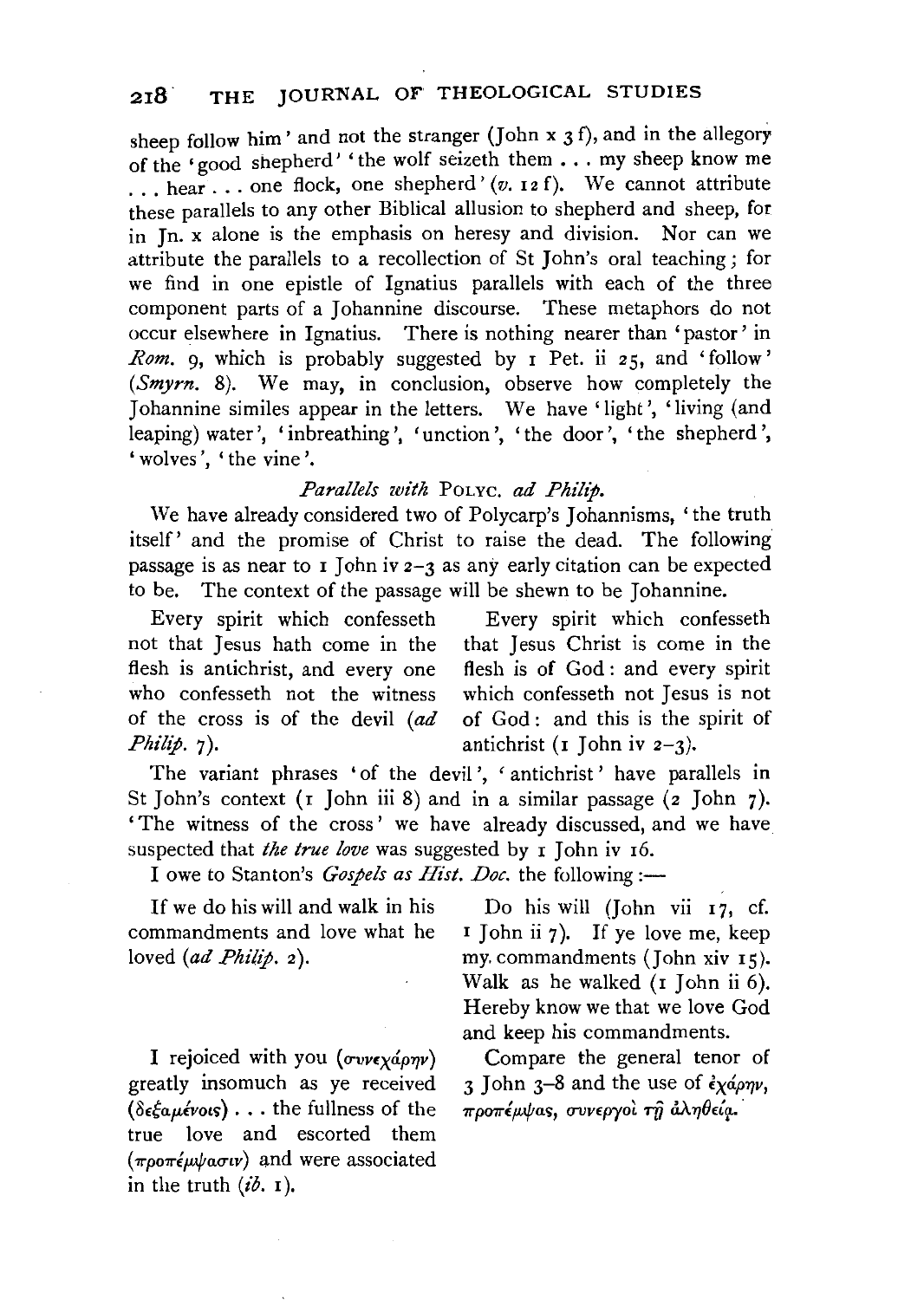In veritate sociati. Ch. X *(ib.* xo).

In estimating the evidence of Ignatius we must remember that his seven letters printed in large type do not occupy more than thirty octavo pages. Two of the seven have no theological purpose in view. The remaining five were hurriedly dictated and there is a great deal of repetition. Yet how large a part of the Johannine theology can be discovered in this narrow compass! It is the Jewish side of the Gospel which is mainly absent, and on this side Ignatius was, as he confessed to the Philadelphians (§ 8), somewhat ill-equipped. He took higher ground : My *charter is Jesus Christ; the inviolable charter is the cross*  and His death and His resurrection. This position is itself Johannine (John v 36-39).

We may go further and assert that the Johannine theology is no recent acquisition of Ignatius. It is at the basis of his thinking, the *datum* and not the *probandum.* St John's thought and methods of expression have become part of the furniture of his mind. When the epistles were written he must have been familiar with it for many years.

It has been thought that the fact that Ignatius and St John belong to the same school of thought is sufficient to account for the parallels which we find in their writings. This explanation is inconsistent with some of the evidence which we have considered and, apart from this, is shipwrecked on the rock of the personality which is revealed to us in the Johannine writings. Critics of the most opposite views have been impressed not only by the spiritual power of *John* but also by its uniqueness. Mr E. F. Scott, for instance, who seems to regard St John as a contemporary or younger contemporary of Ignatius, writes such phrases as 'unique religious temperament', 'The Johannine thought even more than the Pauline is bound up with a personal temperament and experience', 'A single hand rests upon every line of it', 'a work of genius' *(The Fourth Gospel* pp. 15, r6,Jo, 32; cf. Sanday *Historical Character* &c. pp.  $302 - 303$ . But the impress of this master-hand is upon the material used by the bishops of Antioch and Smyrna. Their Johannisms are not from the crude raw-material of *John* but from that material already transfused and moulded. The religious genius which the Johannine writings reveal and yet conceal is that of an older contemporary of our writers.

But our study of the letters has proved, not only the influence or St John, but also that his Epistles and Gospel were already written. The hypothesis of oral influence does not account for the parallelisms. They presuppose the existence of St John's teaching in its present form, and in the instance of the parallels with  $Jn$ . x in its present order and arrangement, and in one place Ignatius assumes that a distinctively Johannine logion was known to his readers.